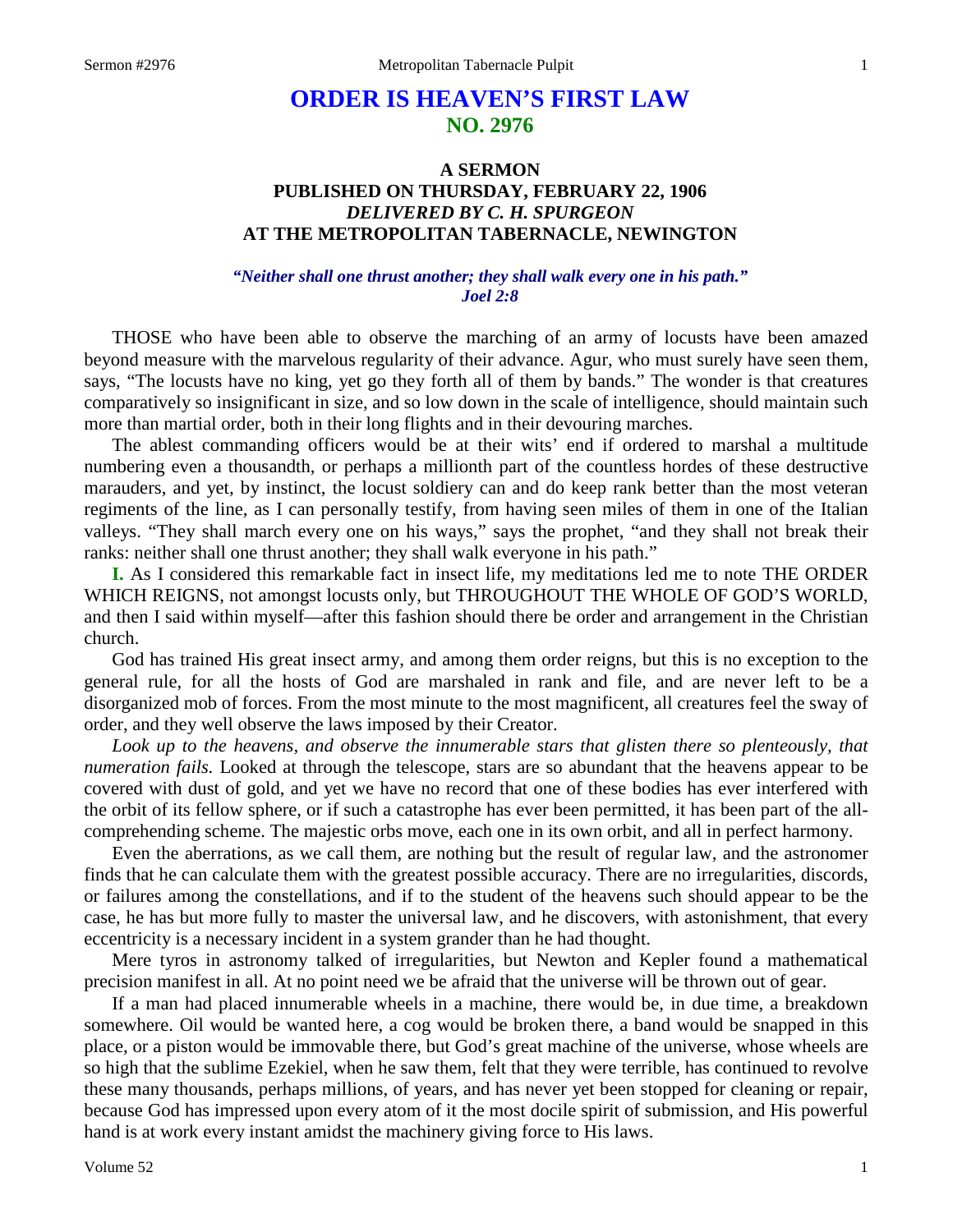Nor is it so in the coarser inanimate forms of matter only, but *the same law holds good with the whole animal creation*. Not locusts alone, but the fish of the sea, and the birds of the air, all observe their Maker's bidding, and both live and move according to rule and order, all forming portions of the perfect circle struck out by the divine compasses.

What a wonderful thing it is that mighty streams of fish should come, during certain seasons, from the North, and swim near enough to our coasts to afford our fellow citizens so large a portion of their daily food! If there be complaining in our streets, there need not be, for extended fisheries could supply all the inhabitants of Britain, even if they were multiplied a hundred times, and yet there would be no perceptible declining in the teeming population of all the sea, for God has so arranged it that there shall be most of those kinds which are most required for food.

But what a marvel that at the fixed period, the unguided fish should migrate in such countless shoals, and should return again in due season, to their old abodes among the Arctic waves!

Mark too, how every tribe of animals is needful to all the rest. So beautiful is the order of nature that we cannot wantonly destroy a race of little birds without suffering from their removal. When the small birds were killed in France by the peasantry, who supposed that they ate the corn, the caterpillars came and devoured the crops. Man made a defect in an otherwise perfect circle, he took away one of the wheels which God had made, and the machine did not work perfectly, but let it alone, and no jars or grindings will occur, for all animals know their time and place, and fulfill the end of their being.

You spoil the harmony of nature's concert if even the sparrow's chirrup is unheard. The stork and the crane fly at God's bidding, the swallow and the martin know their pathway, the prowling beasts and rapacious birds, as well as the domestic cattle, all hold their own in nature's arrangements.

Like the bejeweled breastplate of the high priest, nature is full of gems, each one in its setting, and the glory is marred if one be wanting. Be assured that the wild ass and coney, leviathan and behemoth, eagle and dove, gnat and lizard, are all arranged for the highest good, and are beautiful in their season. "Neither shall one thrust another; they shall walk every one in his path."

Rising a little higher, *there is also order in the providence of God*. When you view the great world of human history, it looks like a skein of thread much twisted and tangled. When you study it, you see nations rise and fall, like boiling waves of a foaming sea. You read of horrible wars, wantonly commenced and wickedly continued. The human race seems to have destroyed its sons without a motive. Men rush upon each other with all the fury of fiends, and tear each other like wolves, and yet they eat not that which they have killed.

The history of mankind appears at first sight to argue the absence of God. We ask, "How is this? We expected to find, if God were in providence, something more orderly and regular than we see here. Instead of a grand volume from a master-pen, we see words flung together without apparent connection. We expected to find a sublime poem, such as angels might love to read, but all this is confusion, void and unintelligible—strokes and dashes without meaning to us." Ay, my brethren, and so it is, but we are little children and do not yet understand God's hieroglyphics, we write in large text, and have not the transcript of the celestial shorthand.

Our limited field of vision only lets us see a brick or two of the great house, and straightway we begin to criticize the infinite Architect and His work. After all, supposing this world to have existed six thousand years, what is that? In God's sight, it is but as a day, or as yesterday when it has passed. We see but one thread of history, a raveling of life, and then we vainly fancy that we can form a fair judgment of the tapestry curiously fashioned by the finger of the Lord.

Coming down from these great things to ourselves, *depend upon it that all the events in our own little lives are marching straight on to a gracious consummation*. You, child of God, sometimes say, "What can be the design of this cross? What can be meant by that bereavement? Why am I perplexed by this dilemma? Why is this difficulty piled like a barricade across my path? Well, you know not now, but you shall know hereafter, meanwhile, settle it firmly in your faith that "all things work together for good to them that love God, to them who are the called according to His purpose."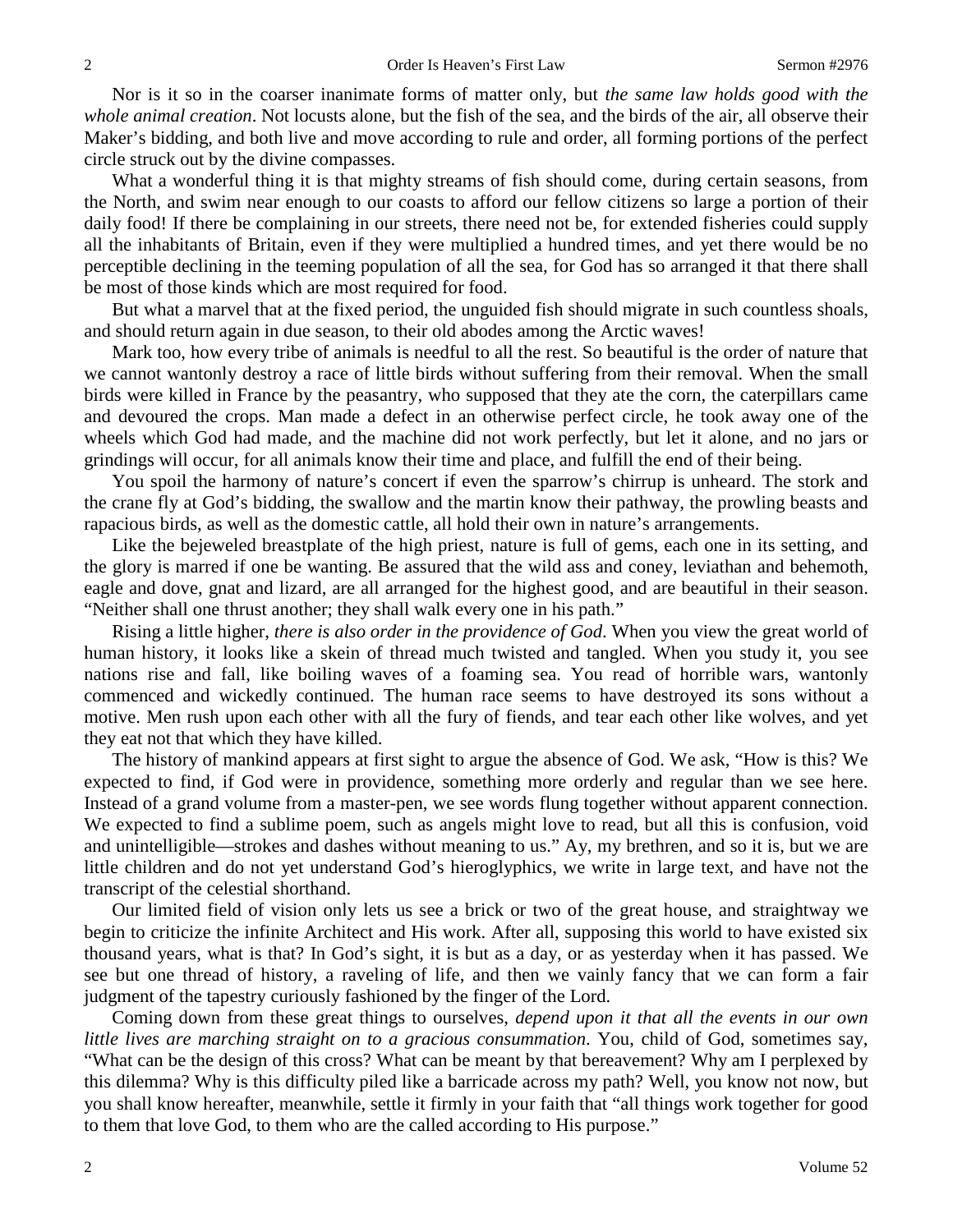God.

Your affliction does not jostle your prosperity, but promotes it. Your losses do not cause your loss, they really increase your true riches. Onward still, laden with untold blessings, every event is marching for the righteous and for the humble spirit. God has His way in the whirlwind, and the clouds are the dust of His feet, only be you patient, and wait upon Him with childlike confidence, and the day shall come when you shall wonder, and be astonished, that there should have been such order in your life when you thought it was all confusion, such love when you thought it unkindness, such gentleness when you thought it severity, such wisdom when you were wicked enough to impugn the rightness of your

Brethren, the events of our history march on as rightly as a victorious legion under a skillful leader. Do not let us arraign the wisdom of that which happens to us, or fancy that we could order our affairs in better style. Our good and ill, our joy and grief, all keep their places. "Neither shall one thrust another; they shall walk everyone in his path."

**II.** But we must rise still higher. We have come from the world of matter to the world of living creatures, and up to the world of intellectual beings, and NOW LET US THINK OF GOD HIMSELF.

*We may say of all His attributes* that "neither does one thrust another, but each one walks in his path." Let us be careful at any time in thinking of God, that we indulge not in reflections upon one attribute to the forgetting of the rest. Many Christians are much soured in their disposition by considering God only in the light of sovereignty.

Now, that He is a Sovereign, is a great, deep, mysterious, but also most blessed truth, and we would defend divine sovereignty with all our might against all comers, but at the same time, absolute sovereignty is not the only attribute of God, and those who keep their eye fixed upon that, to the exclusion of all other qualities and prerogatives, get an ill-balanced idea of God, and very likely they fall into errors of doctrine, and more likely still, they become hardhearted towards their fellow men, and forget that the Lord hath no pleasure in the death of sinners, but desires rather that they should turn unto Him and live.

On the other hand, many injure their minds very greatly by reflecting solely upon the one thought of God, that He is good. It is a blessed truth that He is good and benevolent, and full of compassion, and Holy Scripture tells us that "the LORD is good to all; and his tender mercies are over all his works." God forbid that we should seek to diminish the kindness of God, or think lightly of it, "for his mercy endureth forever."

Yet some look at that one emerald ray as though it were the whole of the spectrum, they gaze upon one star, and regard it as the Pleiades, Orion, and Arcturus, all in one, and alas! worse results follow, for they are tempted to think sin to be a mere trifle, since they ignore the justice and sovereignty of God.

They so exclude God's righteousness and vengeance from their minds so that when they hear of hell, and of the wrath that will come upon the impenitent, they shudder with inward unbelief and try to doubt it, and perhaps, manage to find texts of Scripture which look as if they helped them in their perverted and jaundiced view of the Most High. They think they are glorifying God, but they are really dishonoring Him, for God is no more altogether mercy than He is altogether sovereignty, and He is no more altogether sovereignty than He is altogether mercy.

The fact is that every glory meets in God. All that is good, and excellent, and great, may be found in Him in complete perfection. God would have you so to think of Him, for in the atonement, which is His grandest revelation of Himself, He has been pleased to show you—

> *"How grace and justice strangely join; Piercing His Son with sharpest smart, To make the choicest blessings thine."*

This leads me on a step further, to observe that *the same order is perceptible in the doctrines of the Word of God.* Doctrines, which look as if they contradicted each other, are nevertheless fully agreed. It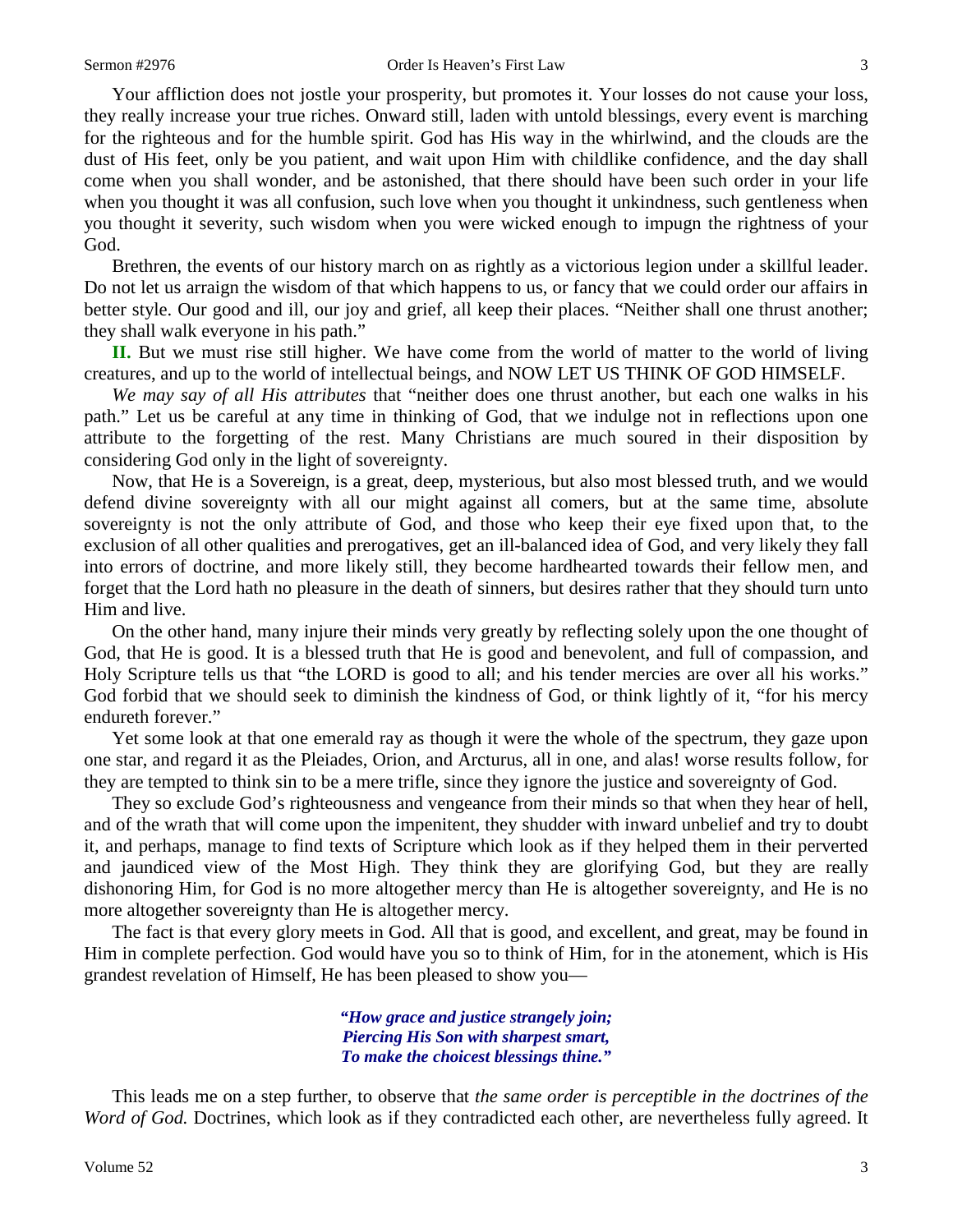is the defect in our mental vision which makes separate truths appear to cross each other's orbit, for it is certain that the truths of Scripture do not thrust each other, but each one goeth on in its own path. Perhaps the fiercest of fights has been waged over the great fact that salvation is of grace and the equally certain fact that man is responsible to God under the Gospel, and that, if he perishes, his ruin lies at his own door, and is not to be charged upon God in any sense whatever.

This has been the arena in which intellectual gladiators have fought with each other age after age. If they had stood side by side, and fought the common enemy, they would have done good service, for I believe in my soul that they both hold some truth, and that either of them will hold error unless he will yield something to his rival.

There are some who read the Bible and try to systematize it according to rigid logical creeds, but I dare not follow their method, and I feel content to let people say, "How inconsistent he is with himself!" The only thing that would grieve me would be inconsistency with the Word of God. As far as I know this Book, I have endeavored in my ministry, to preach to you, not a part of the truth, but the whole counsel of God, but I cannot harmonize it, nor am I anxious to do so. I am sure all truth is harmonious and *to my ear* the harmony is clear enough, but I cannot give you a complete score of the music, or mark the harmonies on the gamut, I must leave the Chief Musician to do that.

You have heard of the two travelers who met opposite the statue of Minerva, and one of them remarked, "What a glorious golden shield Minerva has!" The other said, "Nay, but it is bronze." They argued with one another, they drew their swords, they slew each other, and as they fell dying, they each looked up, and the one who said the shield was made of bronze discovered that it had a golden side to it, and the other, who was so bold in affirming that it was gold, found that it had a bronze side too.

The shield was made of two different metals, and the combatants had not either of them seen both sides. It is just so with the truth of God, it is many-sided and full of variety. Grand three-fold lines run through it, it is one yet three, like the Godhead. Perhaps you and I have only seen two of the lines many persons refuse to see more than one—and there may be a third yet to be discovered, which shall reconcile the apparently antagonistic two, when our eye shall be clarified by the baptism in the last river, and we shall ascend the hill of the Lord to read the truth of God in the light of the celestial city.

However, it is clear that salvation is altogether of grace, and equally clear that if any man perishes, it is not for want of invitations on God's side—honest invitations to come to Christ. We hear our Master saying, "Come unto me, all ye that labour and are heavy laden, and I will give you rest." Some friends are so afraid of that text that they generally quote it "weary and heavy laden," which is not the true reading, the laboring ones are invited to Jesus.

Many such invitations did Christ give, yet did He not also say, "No man can come to me, except the Father which hath sent me draw him"? Amid the soft rain of tenderness we hear thundering overhead that solemn truth, "So then it is not of him that willeth, nor of him that runneth, but of God that sheweth mercy." "Therefore hath he mercy on whom he will have mercy, and whom he will he hardeneth." As we listen to that thunder, we bow to the sovereignty of God, yet, amid the pauses, we hear the Master say, "Whosoever will, let him take the water of life freely," and we also hear Him say, "Go out into the highways and hedges, and compel them to come in, that my house may be filled."

Let us believe both sets of truths, and not oppose ourselves to friends who hold either the one or the other, but seek to bring them to believe both, for as the Bible is true, they are both of them the truth of the living God.

Observation leads me to think that those persons who are willing to hold the whole of revealed truth, are generally Christians of a more active spirit, and more desirous for the conversion of souls than those who contract their minds, and only hold some one or two great theological dogmas. If we will but lay aside our Chinese shoes, and allow our feet to grow as they should, we shall find it far better walking on the road to heaven, and we shall be more ready for any work which our Master may call us to do.

**III.** Now we turn to THE CHRISTIAN LIFE.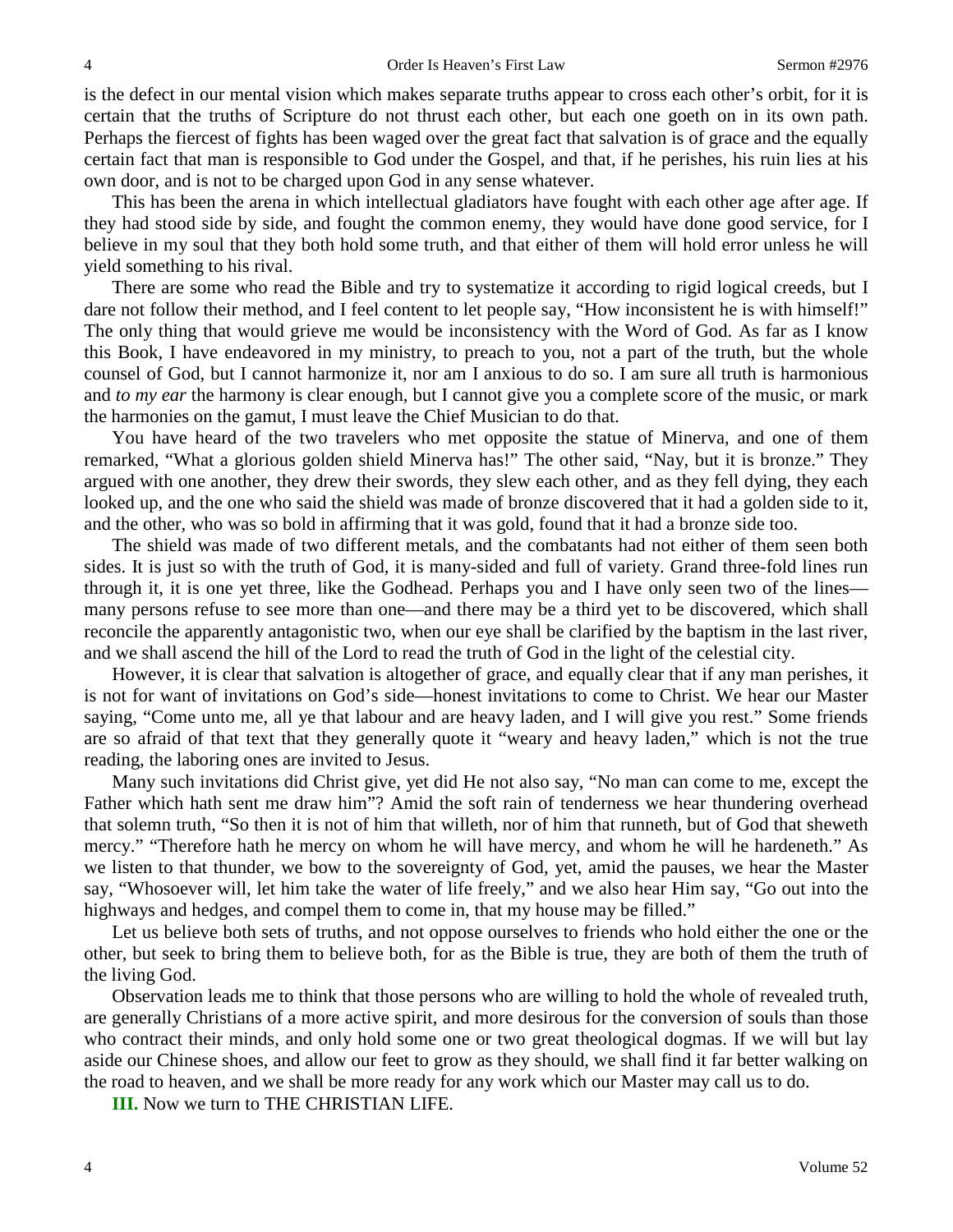Dear friends, you and I who have entered into the kingdom of grace, and have received a life which the worldling cannot understand, (for the carnal mind knoweth nothing of the spiritual life), *must remember that our thoughts, graces, and actions ought all to keep their proper position,* so that it may be said of them, "Neither shall one thrust another; they shall walk everyone in his path."

*As to our thoughts,* we ought to endeavor, as God shall teach us by His Spirit, to keep our thoughts of God's Word in their due harmony. Some brethren, for instance, are altogether doctrinal in their inclinations. Doctrinal study is admirable, may God send us much of it! Yet doctrine is not all that we are taught in the Sacred Word, there are duties and promises also, why despise these?

Then again, other professors of religion are altogether of a practical turn, and while they value James, they depreciate Paul. They do not like an expository sermon, they cannot endure it, but if you give them a precept, they rejoice greatly. They are quite right as far as they go. The Lord send us much more practical Christianity!

But this is not all. There are others who are altogether experiential, and some of these will hear no sermon unless it treats upon the corruption of the human heart, or upon the dark frames of the child of God, others will have no experience but the bright side, you must always preach to them out of the Canticles, inditing the good matter concerning the sweet love of Christ towards His spouse.

Now, each of these forms of preaching is good in its season, but he who would keep close to the Scriptures, and preserve completeness in his thoughts, must weigh well the doctrines, and seek to get a clear view of the covenant of grace, and the economy of salvation, he must study the precepts, and ask the Holy Spirit to give him the fleshy heart, upon which those precepts may be written as upon living tablets, and then he must watch his experience, mourning over inbred sin, but also rejoicing in fellowship with the Lord Jesus Christ, through whose blood we have the victory.

We must endeavor, as much as possible, to exercise our thoughts upon all the subjects which God has given us to think upon in His Word, and has applied to our hearts by the workings of the Holy Spirit. Where this is done, we shall avoid one thought thrusting another, and each will go in its own path.

I have heard of doctrinal preachers who hated the very sound of the word "duty,'' I have also heard the practical brother declare that "election" he detested, while the experiential brother has affirmed that the doctrinal preacher was merely "a dead letter man."

Oh, what naughty words for God's children to use to one another—bitter sentences which they only use because they know so little! Shame upon us that we say, "I am of Paul," and "I am of Apollos," and "I am of Cephas," for all these are ours to profit by if we are Christ's. Learn from the doctrinal, learn from the practical, learn from the experiential. Blend the whole together and let not one thrust another, but allow each to go straight on in its own path.

*The same should hold good in the graces which we cultivate*. The Lord Jesus Christ is pleased to put, by His Holy Spirit, into the hearts of those whom He has saved, certain lovely and precious things, but it is not always easy to get these in due harmony. For instance, I know a brother who is very faithful, he does not mind telling you of your faults, but then, he is not affectionate in spirit, and so he never warns you of your infirmities in a way that does you good. Now, if that brother could get affection to balance his fidelity, what an admirable man he would make!

I remember well another brother who was all affection, and nothing else. He was so affectionate as to be effeminate, and I, poor rough creature as I am, could never bear the sight of him. He always reminded me of a pot of treacle, and his office appeared to be the anointing of everybody he met. If he could but have mixed a little fidelity with his sweetness, he would have been a much better and stronger man. Secker says that Christianity ought first, "to make a man more of a man, and then, more than a man," and so it would if we sought, by the power of the Spirit, to cultivate all the graces.

The beauty of the human countenance does not consist exclusively in having a bright eye, no, the fine eye helps, but all the other features of the face must balance it. A man may have the finest possible forehead, and yet he may be extremely ugly because his other features are out of proportion, so it is with character. Character must have all the graces, but all the graces in harmony.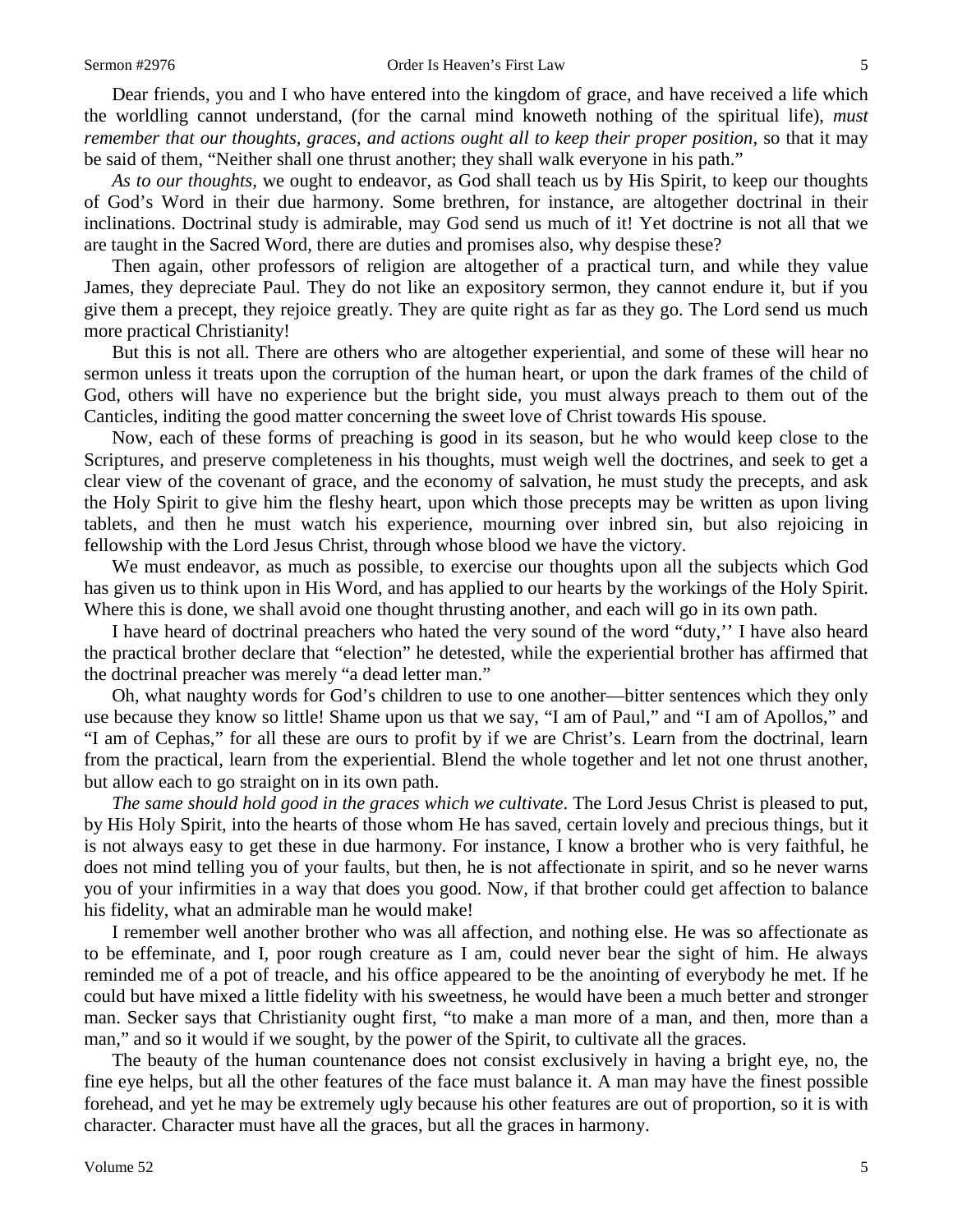Take, for instance, the virtue of meekness, it is a lovely thing to be of a meek and quiet spirit, but then, my brethren, how could reforms ever be wrought if all were so meek that they could not speak out against error? Where would you find your Luthers and your Calvins? Meekness must be balanced by the virtue which is its compensating quality, namely, courage. Affection must be strengthened by fidelity. A man must be patient under affliction, but he is not to be so patient as to be idle, he must couple energy with his patience, in order to manifest a practical faith.

When we have each of these, we shall be what Paul and James call "perfect." Then shall we have come to be "entire, wanting nothing," having reached "the measure of the stature of the fullness of Christ." Christian men should be men-Christians. If your child should have a rapid growth in its arms, but not in its legs, or if its legs should lengthen, but not its arms, what a strange being it would be! What a monster! It is the growth of each limb in proportion that brings a man to perfection.

So, my brethren, when our heads grow faster than our hearts, it is an ill sign, yet how many know a great deal more than they feel, and criticize much more than they believe! It is also an evil thing when a man's tongue grows bigger than his head, when he has more to say than he knows or does, when, like Mr. Talkative, he can talk about the road to heaven, but makes no progress in it.

*The same proportions and balancing should be found in our Christian duties*. This is too large and difficult a subject to go fully into now, but we will have a word or two about it. A man is not in his outward action a complete Christian because he is attentive to one duty, for God would have His people attend to all. It will sometimes be a question with you as to how much time should be given to private devotion, how much to family worship, and how much to church worship, and you may easily make great mistakes here.

I recollect a brother, a very excellent man too, who was always at prayer meetings and public services, but unfortunately, being always away from home, his family was so neglected that the sons grew up one after another to be the most precocious specimens of depravity that the parish could exhibit.

We thought, and we hinted as much to our brother, that if he could be at home sometimes to teach the children, whose mother was as neglectful of them as the father was—and so the mischief became doubled—he would be far more in the path of duty than in attending public services to the neglect of family piety, I only wish he had been able to see the propriety of our advice, for he has had to smart for his folly.

It is not often that a man's private devotions obtrude in this way, but I know one professor who used to spend so long a period in private prayer that he neglected his business, and also the assembling of himself with God's people, it was indeed an unusual vice, but it came to be quite a sin in his case. This last is a very unusual fault, and one that I could almost excuse, because it is so unusual, but I recommend far more strongly the careful thinking of how much time is due to God in the closet, how much at the family altar, how much at the prayer meeting and how much to the week night services, for we must give to each according to its due proportion.

Again, the difficulty will often occur to you, my brethren, as to how much is due to diligence in business and how much to fervency in spirit. No one can draw the line for another. Each one must judge for himself, but this must be the law, "Neither shall one thrust another; they shall walk every one in his path."

There may be a season in which you may lawfully give all the hours of the day to business. Your business may require it, and there are junctures with commercial men when to go to week day services, would be almost insanity, they must keep to their work, or else there will come a failure, and then the name of Christ will be evil spoken of.

There will be times too, with working men, when if they were to insist upon coming to the Monday evening prayer meeting, or to the Thursday night lecture, he would be altogether out of the path of duty, there is a demand for labor just at some particular time, and he must obey the call, and he is in the path of duty in so doing. I am afraid that there are not many who fail in that way, but crowds who err in the opposite direction. Some will keep the shop open so late that there is no time for family prayer, and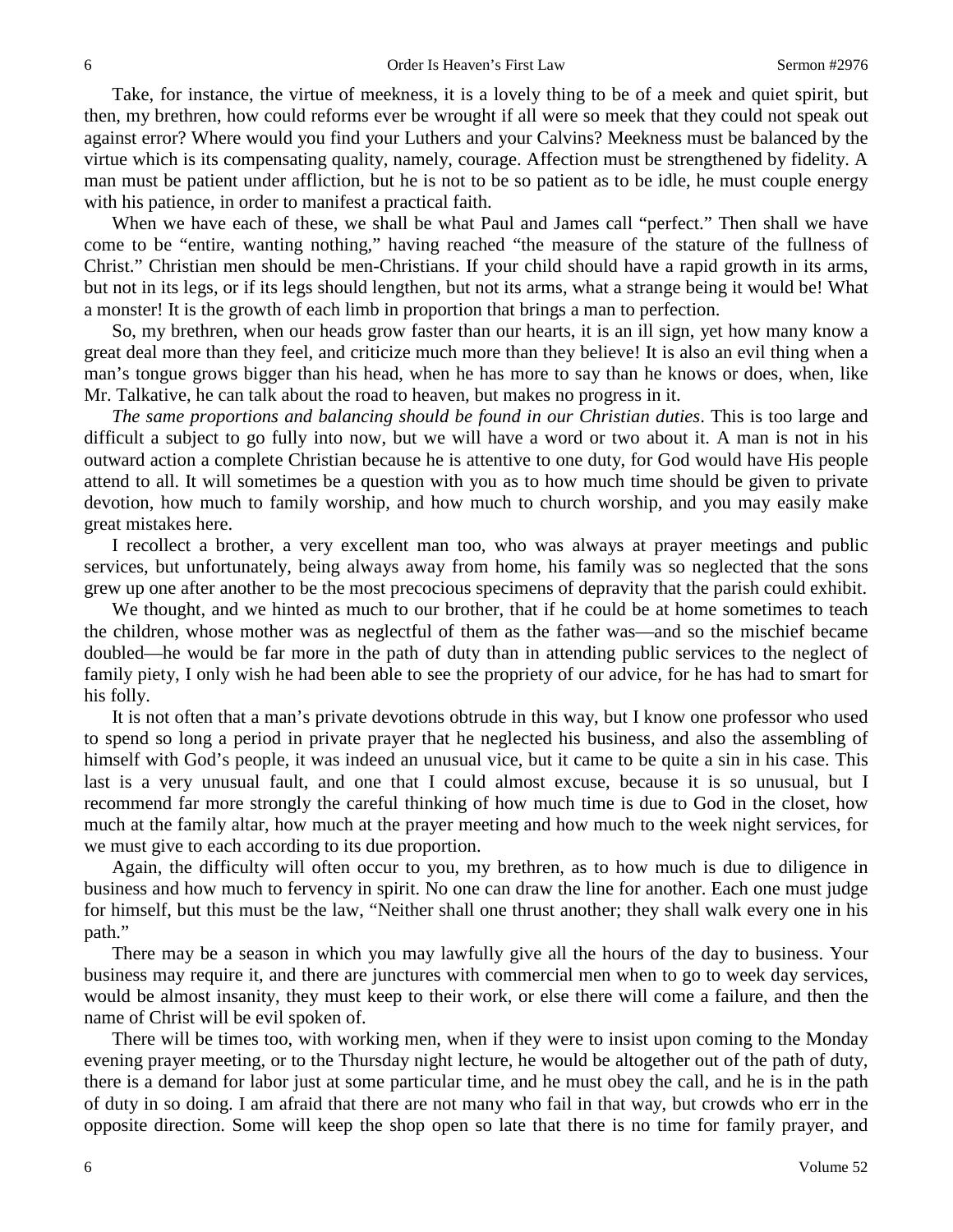others will confine their servants so strictly that they can never get out on week nights to hear a sermon. It does not strike the employer's mind that some of the young people would perhaps like to be at the prayer meeting on Monday night, nor will the employer be there himself.

Now, I cannot say to you, you must give so much time to God, and so much to business, you yourself must ask God the Holy Spirit to guide you, but recollect, you must not let one thrust another. It is a good saying of an old divine, "Never bring to God one duty stained with the blood of another." As much as lies in you, give to each distinct duty its due proportion.

There is a greater difficulty still with regard to the arrangement of distinct duties, *when they are likely to run counter to one another*. Here is a servant. His master expects him, after he has entered into an engagement with him, to do such and such unnecessary work on the Sabbath. The young man says, "No, I cannot do that, it is clearly unscriptural, and I must obey God rather than man." But there are certain things which come somewhere between the necessary and the unnecessary, and the servant may properly inquire, "What is my duty?"

You must settle it carefully within your own mind. Have you any sordid or selfish motive for deciding in any particular way? If so, be very cautious how you decide, but seek the Lord's glory, and the Lord's glory alone, and say, "While I am, as a servant, to serve man, yet I am the Lord's free man, and I must walk both as a servant and the Lord's free man, and not forget either."

Sometimes the matter of the conduct of children towards parents has come under our notice. A harsh parent has said, "My children shall not carry out their religious convictions." In such cases we have had occasionally to recommend the child to wait until he has grown a little older, at other times, we have bidden the child break through the parent's evil command, since we cannot hold that the parent can have any right to make his child disobey God.

In the matter of the child's religion, when it is able to judge for itself, it is as free as its parent, and has a right to choose for itself, and while the parent should seek intelligently to guide it, coercion must never be tried. If the parent be ungodly, the child is free from all obedience to wicked commands, and must act then in obedience to a higher Parent, and to a greater law, namely, the law of God.

The like happens, at times, with regard to the husband and the wife. Of course, a good wife continually wishes to do that which will please her husband, and she is happy to be subservient to him as far as may be, but when it comes to a point of conscience, and the two relations clash, the relations of the Heavenly Bridegroom and the earthly husband, it is not always easy to decide upon a fitting course of action, but we may at least be certain that we must not be actuated by selfishness, nor by a desire to avoid persecution, nor to please men, but we must stand on the side of honesty to God, fealty to the King of kings, and a regard for the truth as it is in Jesus.

Do try if it be possible, and I believe it is possible, in every case, to harmonize all your relationships, so that neither one of them shall thrust another, but each shall walk in its own path.

**IV.** So, brethren, my concluding remark shall be that, as this is to be true in the little commonwealth of the heart and the home, IT OUGHT ALSO TO BE TRUE OF THE CHURCH AT LARGE.

It is a great blessing when the members of the church do not thrust one another, but every one goeth in his own path. *There are different orders of workers, and these must cooperate*. Alas! workers in a Sabbath school do not always agree with one another. Then, workers in Sabbath school are not always so fond of workers in Ragged schools as they might be, and perhaps the workers in Ragged schools may sometimes look down with coldness upon the distributors of tracts. It should never be so.

We are like the different members of the body, and the eye must not say to the foot, "I have no need of thee," neither must the hand say to the ear, "I have no need of thee." Every man must work according to the gift of the Holy Spirit. When a man steps out of his proper office into another, he makes a great mistake, both for himself and for the church at large, and when one brother envies another, and picks holes in his coat, and finds fault with his service, he needs to hear that inspired question, "Who art thou that judgest another man's servant? to his own master he standeth or falleth." I pray all the bands of workers to maintain a holy unanimity, being of one accord, minding the same thing, provoking one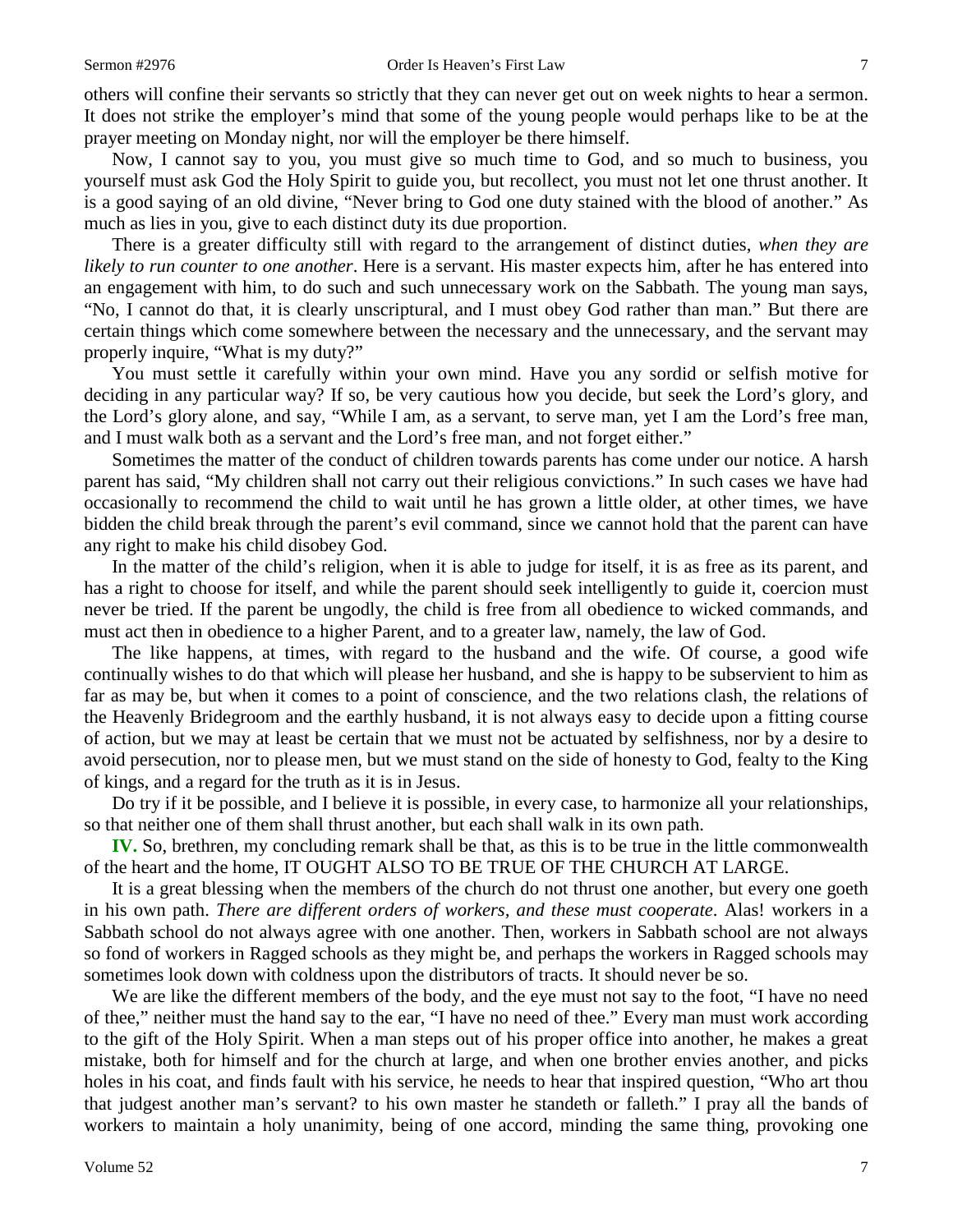another to nothing but love and good works, striving for nothing except that they together may promote the glory of the Lord Jesus.

And as it is true in any one church with regard to the laborers, *so it should be also with regard to the different ranks and classes of Christians*. The rich should never say, "We do not want so many poor in the church," neither should the poor man say, "Our minister favors the wealthy, there is more thought of the rich than there is of the poor." There is just as much fault on one side as there is on the other in these things. While we sometimes find the purse-proud man looking down on the poor, it quite as often happens that the poor man takes umbrage where there is no need for it, and is much more wicked in his jealousies than the other in his purse-pride.

Let it never be so among Christians, but let the brother of high degree rejoice that he is exalted, and the poor that he is brought low. We want both, and cannot do without either, and having both in the church, neither should one thrust another, but each should go in his own path.

So with the educated and the uneducated. I have been saddened oftentimes, when I have heard a sneer against a brother who cannot speak grammatically. The brother who *can* speak grammatically, perhaps, does not try to speak at all, and yet he sneers at the other and says, "Well, really, I wonder that such fellows should preach, what is the good of them?" Now, until you have done better than he does, do not find fault with him. God uses him, so surely you ought not to despise him!

The fact is, brethren, that the learned and educated minister is necessary and useful, we have no right to sneer at those who have gone through a College course, and earned a high degree of learning, for they are useful, but on the other hand, who among us hears of such men as Richard Weaver, and Mr. Carter, and others who are laboring among the poor, and dares to despise them?

If I might have my choice, I should prefer to work with them rather than with the fine-spun gentlemen, but still, every man in his own order, each man after his own fashion, let the one take his position and the other take his position, and never say a jealous or an angry word of each other, neither let one thrust another, but each one go straight on in his own path.

*So it ought to be with all our churches*. In this great city of London, there is no excuse for anything like jealousy among the various Christian churches. If we were to build as many places of worship as would reach, set side by side, from here to London Bridge, on both sides of the road, and without a single house or shop in all the distance, and if we were to put Gospel preachers into them all, I believe they could all be filled without any of them being a hindrance to another, for the millions in this city are so enormous that there is no chance of our being jostled by one another.

We are like fishermen in the deep sea, because there are a hundred boats, they need not any of them come off the worse. If there were fifty thousand boats, they could all be full where the fish are so abundant. Perhaps you say, "I hear Mr. So-and-so, and what a dear man he is!" Very likely he is, but so is somebody else. It would be a great pity if everybody could hear only one man.

It would be a very sad thing if everybody wanted to come to the Tabernacle, for we cannot make it any bigger than it is, and it would be a very wretched thing if everybody wanted to go somewhere else, for then we should have an empty house, but now, each one listening according as his own spiritual taste may guide him, or as his spiritual appetite may dictate to him, we are formed into different communities, which prosper individually, but which would glorify God much more if all disunion were cast aside, and if we sought each other's good, and profit, and edification.

*And so,* to conclude, *it ought to be with the different denominations*. I sometimes think that these will continue forever. They are of no hurt to the church of God, but a great blessing, for some of them take up one point of truth which is neglected, and others take up another, and so, between them all, the whole of truth is brought out, and it seems to me that the church of Christ is even more one than if all the various sections were brought together into one grand ecclesiastical corporation, for this would probably, feed some ambitious person's vanity, and raise up another dynasty of priestcraft, like the old Babylon of Rome.